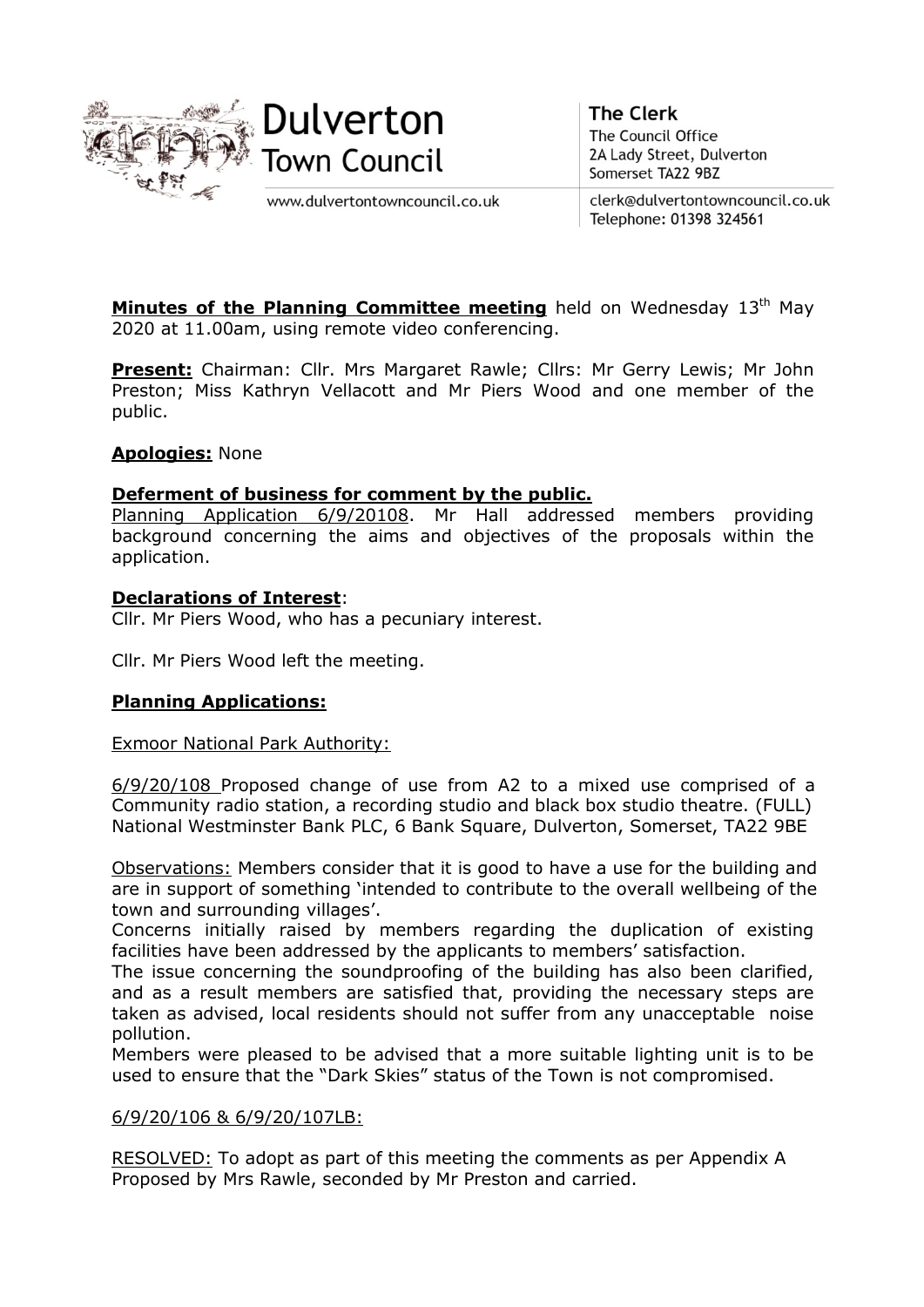Somerset West. & Taunton Planning Authority:

# 3/09/20/001:

RESOLVED: To adopt as part of this meeting the comments as per Appendix A Proposed by Mrs Rawle, seconded by Mr Lewis and carried.

# **Final Approvals: None**

Refusals: None

**Withdrawals: None** 

### Correspondence:

E.N.P.A. - Application No: 6/9/20/104LB: Invitation to make representations at the virtual meeting to be held on Thursday 14<sup>th</sup> May at 10.00am. Noted by members.

Date of next meeting: To be determined.

Chairman .............................................................................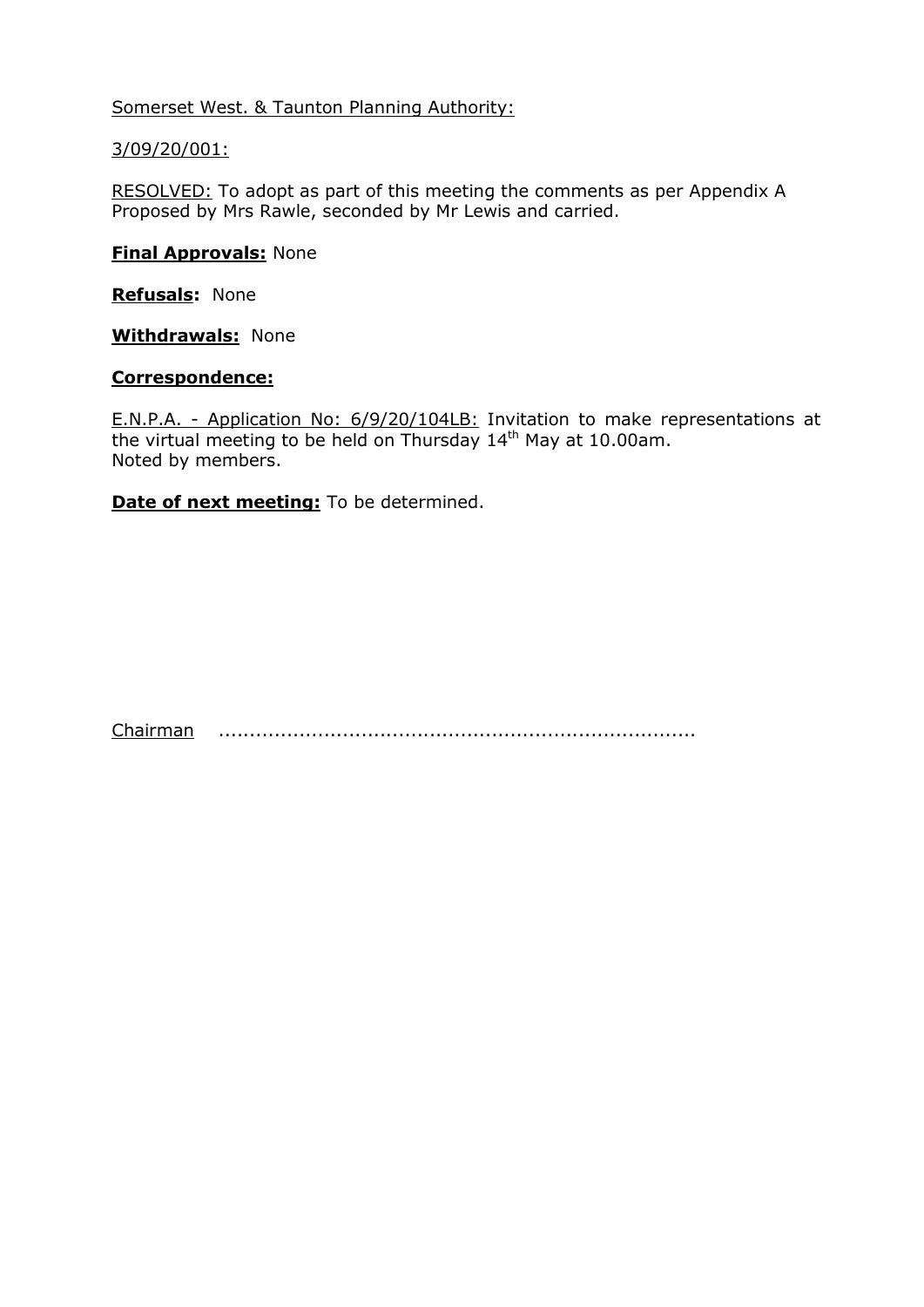

Minutes of the Planning Committee meeting held on Monday 9<sup>th</sup> March 2020 at 6.45pm, in the Town Hall, Fore Street, Dulverton.

Present: Chairman: Cllr. Mrs Margaret Rawle. Cllrs: Mr Gerry Lewis; Mr John Preston and Mr Piers Wood.

Apologies: Miss Kathryn Vellacott.

### Deferment of business for comment by the public.

Declarations of Interest:

### Planning Applications:

Exmoor National Park Authority:

6/9/20/105 Proposed swimming pool together with the erection of hut to contain filtration system. (HOUSEHOLDER) Ashwick House, Ashwick, Dulverton, TA22 9QD.

Observations:

6/9/20/103 Proposed single storey side extension. (HOUSEHOLDER) Amendments have been submitted and can be viewed on the website. Osborne House, 16, Lady Street, Dulverton, TA22 9BZ

Observations:

Final Approvals: None

Refusals: None

Withdrawals: None

#### Correspondence:

Somerset West and Taunton: Due to IT issues, weekly Lists of Planning Applications and Applications determined will no longer be received via email.